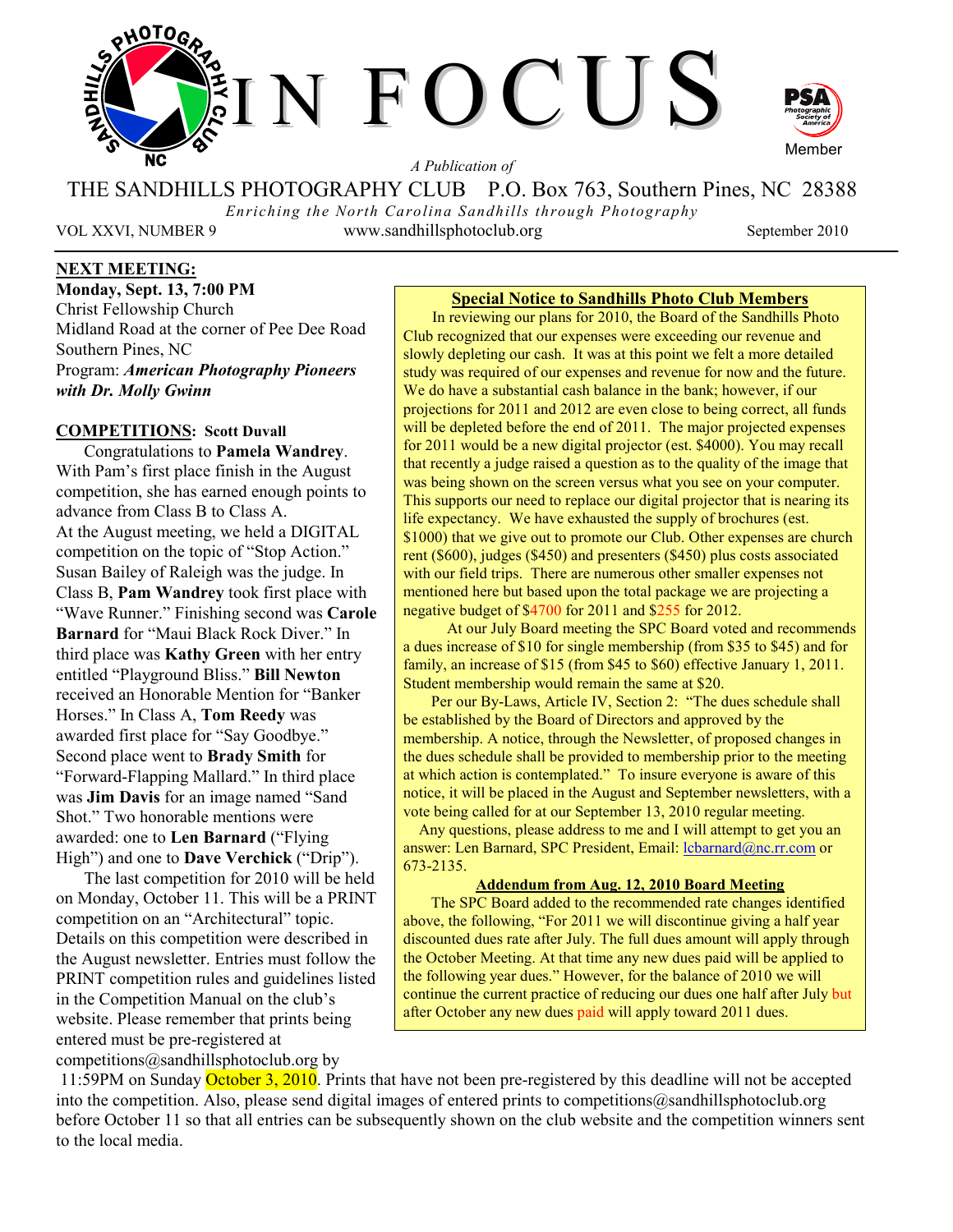#### **PRESIDENT'S MESSAGE: Len Barnard**

 If you attend all the competition meetings, five or six times each year then you will have observed, admired, oohed, and aaahed with the other members as you watched the entries being judged in both Class B and Class A. In every case, I bet you can recall some of the images that did not win but were truly outstanding. Since our Sandhills Photography Club competition is restricted to members only, I feel that we may not truly appreciate the talent that we have when compared to the entire community. You could call it "hidden" talent since, in most cases, only our members get the opportunity to see and appreciate that "hidden talent" and not our community at large.

During the month of August the Moore County Fine Arts Festival was held at the Campbell House and our members displayed some of that hidden talent. (At this point, please forgive if I omit someone.) Per my count we had seven members displaying their talent. Those who exhibited were **Bill Matthews**, **Betty Hendrix**, **Mike Stratil**, **Sandy Stratil**, **Lori Fischler**, **Chris Christianson** and **Jim McGill**. From a personal opinion and viewpoint they represented our Club in an outstanding manner in various visual arts from Photography to Drawing/Pastel to Mixed Media. To my knowledge currently one photograph has been sold and, of the seven club members that presented, four of them received an award from honorable mention to first place. Now to me, that is outstanding considering all the competition in the exhibit.

And the best for last, our own **Jim McGill** not only won first place in the Photography media, he won the "Best in Show" with his "The Village Smithy" photo and received the Sara Wilson Hodgkin's Award. Congratulation to you all!

Now, I am really looking forward to our own photography exhibit. On Friday**, Sept. 3**, our "Through the Lens" exhibition starts at the Arts Council's Campbell House Galleries on East Connecticut Avenue, Southern Pines, with an opening Reception (6:00-8:00 PM) and runs through September 24. It's a great example of our members' talents.

Incidentally**,** with this exhibition the Arts Council is launching its own membership drive and will be holding a Wine Gala Fundraiser at Fresh Market on Tuesday evening September 21. In this fragile economy, the Arts Council needs all the help it can get to keep the arts alive and flourishing in Moore County. Some of our SPC members may not know just how much the Arts Council does to promote arts of all kinds for all ages. Take a look at its redesigned website, www.mooreart.org. It not only outlines those many and varied programs, but also has a nice link to the SPC web site. Wine Gala tickets and membership forms for the Arts Council of Moore County will be available at the Sept. 3rd reception. Or call 692-2787 for details.

#### **PROGRAMS: Jim Davis**

 On September 13, Dr. Molly Gwinn will discuss some of the contributions to American photography by pioneers in the medium, including Mathew Brady, Timothy O'Sullivan, and Lewis Hine.

 Molly Gwinn received her doctorate from Rutgers University in art history. Her area of specialization was modernism, in Europe and America. She has taught art history at Rutgers, the School of Continuing and Professional Studies at New York University, and the Dallas Museum of Art. She was a featured speaker at the recent Palustris Festival and served as the judge for our April 2010 competition.

 Note: Dr. Gwinn is offering a course on "Photographs as History" at the Sandhills Community College, under the auspices of the Center for Creative Retirement. Molly said she was thinking of our club when she planned this course. The discussions will concern the interpretation of photographs and the ways they supplement or enrich our knowledge of events in American history. First session is September 8 and extends through October 6, 2010. Details can be obtained by visiting the SCC/ Creative Center for Retirement website:

## http://www.sandhills.edu/coned/center-creativeretirement/CreativeRetirSchedule.pdf

 Our November program will be "A Special Evening with Your Pictures and George Butt," an opportunity to participate in a live, open evaluation on whether a picture could have been made better by using your or George's ideas…always a relaxing, fun-filled and entertaining evening where everyone gains.

 Our December program will be the annual **Christmas** dinner. It is hard to believe that December 13 is so near. Mark that date on your calendar and see **page 7** of the newsletter for the form, which you should complete and give or mail to **Dave Verchick**. Deadline is **Nov. 30**!

#### **WORKSHOPS: Bill Matthews**

 **Art Photography with Mike Stratil Saturday, September 18, 9:00AM-NOON Burlingame Room, Sandhills Community College Horticultural Center** 

This workshop is intended as an overview of contemporary art photography. All photography

involves artistic principles to some extent. Even the most elementary decisions in the composition of a photograph, for example, are artistic because they are efforts to influence the viewer's attention, emotion and personal relationship to the subject. Similar considerations apply to depth of field, exposure and shutter speed. In art photography, these artistic aspects become the photographer's central focus.

Mike believes that photographers can achieve a much deeper level of self-expression through an artistic approach to their work. It may not be for everyone, but some members will find it a great source of satisfaction. In the workshop, he will cover the following topics: (a) the historical roots of art photography, (b) the creative process in art photography (including the psychology of imagination, symbolism, emotion and subconscious processes), (c) a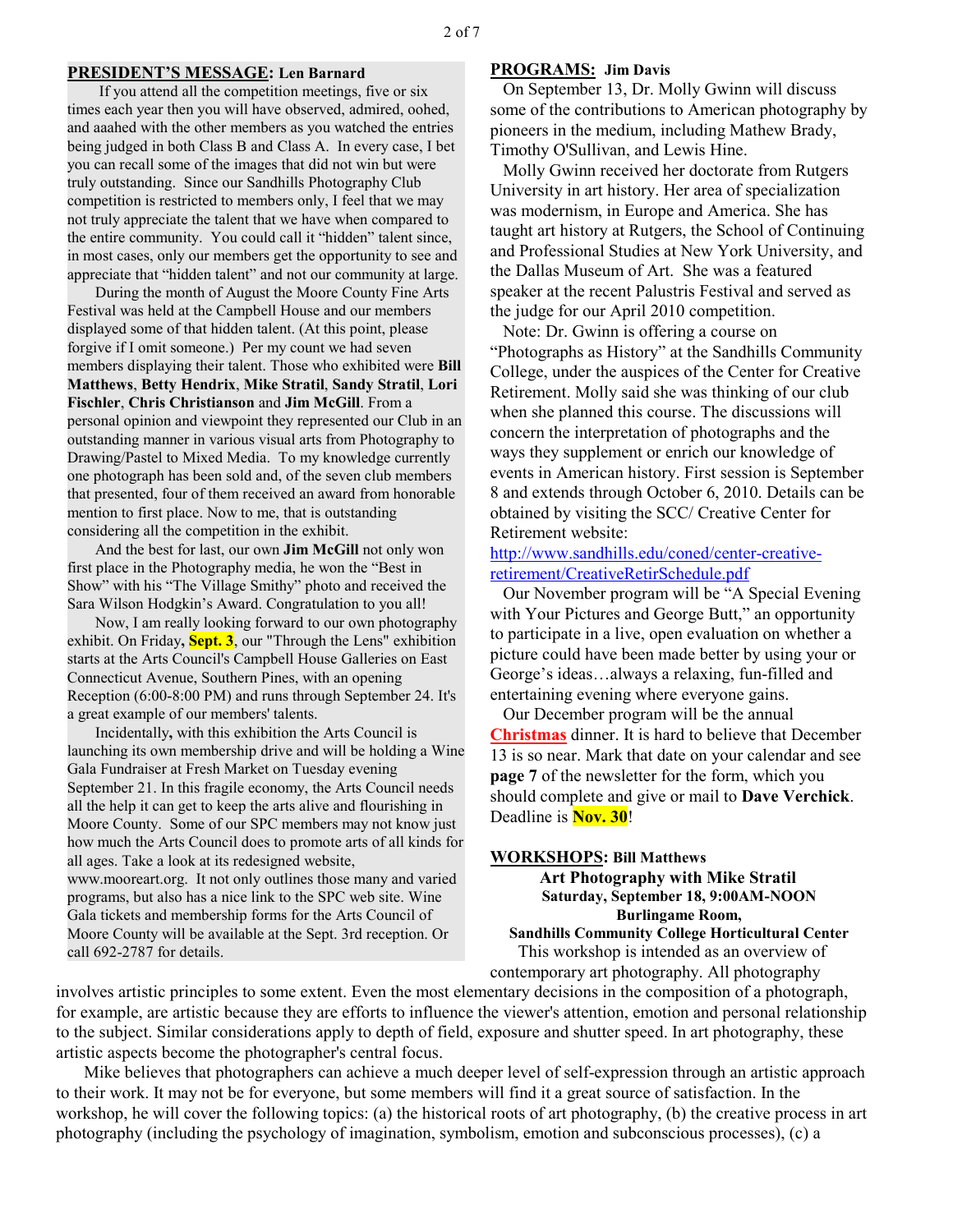spreadsheet grid analyzing the relationship between artistic themes vs. artistic photographic techniques, (d) examples of certain combinations of artistic theme and technique, and (e) a demonstration of artistry in still life photography.

If there is interest from members, two day trips emphasizing art photography may be held in the fall. One would be to the renovated NC Museum of Art in Raleigh, and the other would be a trip to Mike's home in Whispering Pines during which the various art objects he has collected could be used in still life photos by members. An art photography special interest group similar to the recently created group for nature photography will also be considered.

**Please sign up** for the workshop by emailing or calling Mike (mstratil@charter.net or 949-6518). Members who are interested in doing some preliminary exploration of art photography are referred to the web sites listed in the August newsletter.

## Two additional workshops this year are: **A Brief History of the Camera, Basic Photography and Resizing & RAW Revisited with Bill Matthews**  Saturday, October 23, 9:30 - 11:30AM

Burlingame Rm., Sandhills Comm. College Horticultural Center

This workshop will address a number of photography topics in response to questions frequently asked by members. From pinholes to zoom lenses, from wet plates to silicon digital sensors, cameras have come a long way in the 200 years since a camera first produced a recorded image. Some characteristics remain the same while others have undergone radical change. A brief historical review of the evolution of the camera should help us better understand the marvelous instruments that we hold in our hands today.

Once upon a time the essential elements of picture taking *shutter speed*, *f-stop,* focus and film *speed -* were standard terms in the vocabulary of most practicing photographers. Then came George Eastman's Brownie camera and "You push the button and we do the rest!" - the forerunner of current Point and Shoot. No, you don't have to knows the difference between an f-stop and a shutter speed to take a picture, but knowledge of these basic concepts helps to develop a better understanding and appreciation of the process - and most likely will lead to more satisfying photographs.

Resizing, a necessary evil in the preparation of digital images for projection, has been a difficult concept for many club members ever since our first digital competition. In this workshop very basic graphic illustrations will be used to hopefully clarify this often-confusing subject.

RAW has become a common term in digital photography. More and more photographers now prefer to shoot in this format, but many ask, "What is it?" The details will be left to the several books devoted to the subject, but the basic concept will be explained and the pros and cons of working with this increasingly popular image format will be identified.

#### **FALL FIELD TRIP: Dave Powers**

Thank you to all the members who have made reservations to be in Asheville, NC, for our 2010 fall field trip, Oct. 12 -14. I have made two trips to scout out locations and I will be getting you this information in the coming weeks.

We have secured a speaker for the first night. Carol Leigh of Waldport, Oregon, will be speaking to us on "Setting Yourself Apart as a Photographer." Carol is a friend of **June White** and comes to us highly recommended. June and some other members of the club will be traveling to Oregon for a field trip with Carol on the Oregon coast and in return, Carol is coming to North Carolina and joining us in Asheville. To see Carol's work, go to www.photoexplorations.com/edge/creativeedge.htm or her blog at http://carolleigh.blogspot.com. After seeing her work, I am excited to have her join us and share some of her ideas and techniques.

For those of you who have not made reservations, please call the Holiday Inn Express at 828-665-6519. The rates are \$89 per night, plus tax. This is an excellent rate due to the fact that this could be the prime week for the fall colors. The rate is good for Tuesday through Thursday nights. Cut off is September 13, 2010 to lock in this rate. Cancellations may be made up to the date of your arrival. If you have any suggestions for our trip, please e-mail me at dpowers4@nc.rr.com or call me at 910-692-2539. This is my first trip as coordinator and I am open to all suggestions to make it enjoyable to all participants.

 Remember to go to www.Exploreasheville.com for ideas on locations. See you in Asheville!

Please sign up for this workshop by emailing or calling Bill (wmatth@embarqmail.com or 692-8254).

#### **The Fascinating World of LAB with Bob Biamonte**

Saturday, Nov. 6, 10:00AM - NOON

Sandhills Community College, Little Hall, Room 227 (second floor)

LAB is a color space of Photoshop. Some things that are difficult to do in the RGB color space are easy in LAB. This space is terrific when working with landscapes, foliage, canyon, and mountain photos, so bring some with you to this workshop. When you need an exact color, you can do it in this space. If you have never worked in LAB color, you will want to take this workshop.

Suggestions for workshops are always appreciated. Please pass them on to Bill Matthews, 692-8254 or wmatth@embarqmail.com.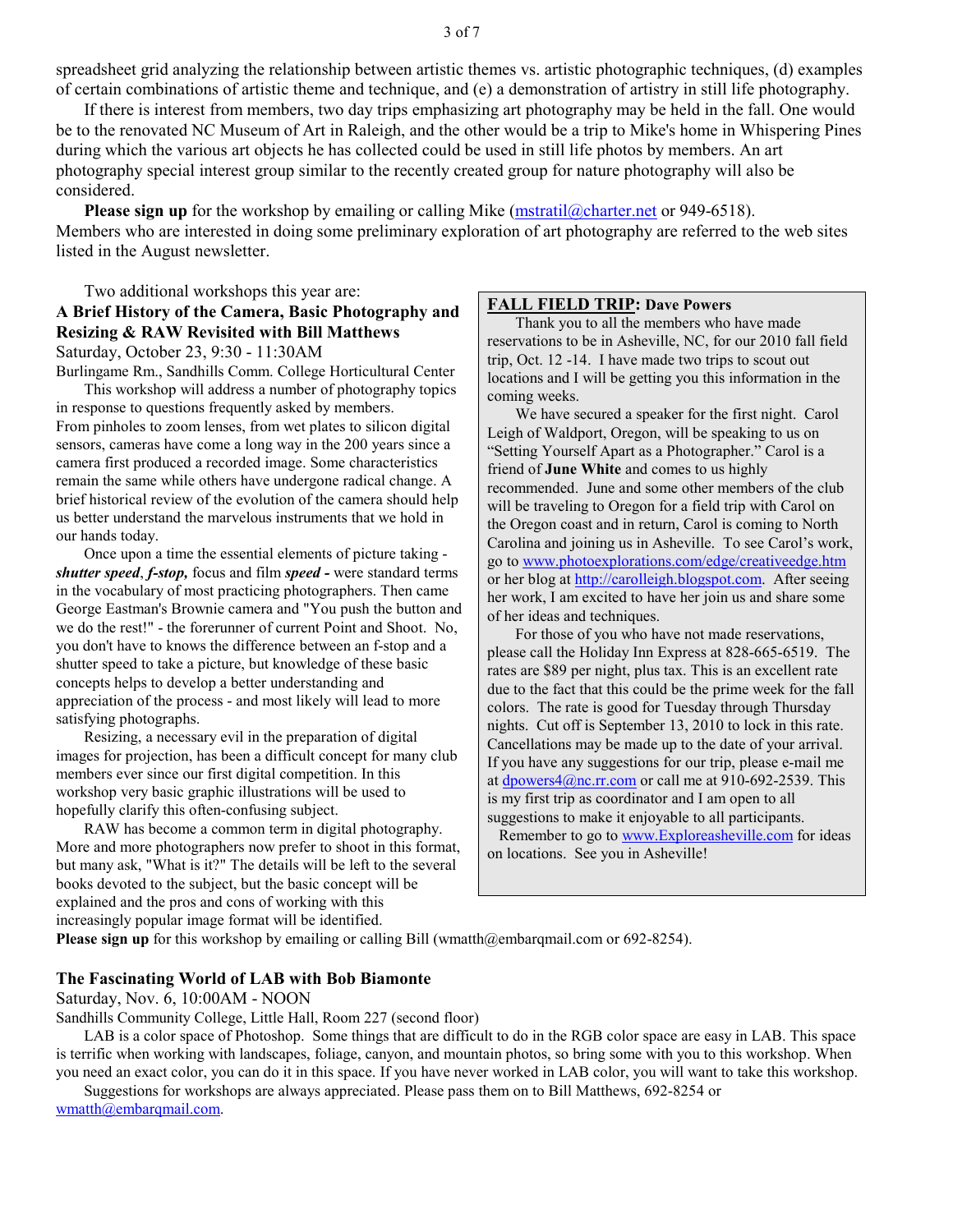#### **MEMBERSHIP: Alison Earl**



 As of the August 2010 meeting we are at **107** paid members, along with our 5 honorary members, bringing us to **112**!

 We have had several new photographers join us: **Eric Kniager, Ed Krystek, Lee Blackwell, Suzanne Kirkman** and **Bonnie Hanly**. Suzanne and Bonnie joined at the end of the STOP ACTION competition meeting.

**Carlie** and **Myranda Smith** (Brady's daughters) joined at the July meeting and I recently got a response from Carlie*.* She considers herself a beginner and has a Canon 20D camera. Her favorite subjects to photograph are nature, bugs and

flowers. She has lived here her whole life (so far  $\odot$ ) and doesn't have anything else she'd like to share!

**Lee Blackwell** connected with us through our website and joined us for his first session at the August meeting. Lee spent six years as a photo interpreter with military intelligence, primary with film from the U-2 plane and satellite imagery. He read them and made evaluations, but did not take any of the photos himself. He has been taking picture of family for his genealogy research and currently has a Nikon D5000 with 2 sets of lens, which he JUST bought two weeks ago. He also has a Nikon Cool Pix. He is looking forward to the fellowship with experienced people in our club, and hopes to learn to take professional garden pictures. He has lived in the area since February 2009, after living in Lawton, Oklahoma, for 45 years and Manassas, Virginia. Lee has been a Master Gardener for 19 years and taught propagation classes in both Oklahoma and Virginia. He lost his wife in August 2005 after a "short" marriage of 59 years, 9 months, 12 days and 7 hours to the exact minute!

**Bonnie Hanly** joined after the August meeting and did some black and white photography and developing from a class in the late 1970s. She uses a Panasonic Lumix camera takes pictures of people, places, and things to paint, since she is an artist. She hopes to get more knowledge of photography and camera to produce photographs for art. She has lived in the area since May 2002, coming from the Chicago area.

**Suzanne Kirkman** also joined after the last meeting and considers herself an intermediate in her photographic expertise. She has a Canon Rebel XTi and her favorite subjects are macro photography, bugs, and flowers, dramatic and some abstract. She'd like to improve her skills as a photographer and potentially turn it into a career. She has lived in Carthage for 12 years. Even since she bought her first digital camera she has seen the world in a more creative way. She believes that our club can help push her creativity to new levels.

**NOTICE:** If you have any changes to your information (address, email, phone, etc) *PLEASE* let me know and I will let the rest of the board know. I keep a roster of all members and their information. Email me at theearls@nc.rr.com or call at home (910) 215-0316. Thanks!

## **LIBRARY: Gisela Danielson**

**LIBRARY CLOSE OUT ALL Library books are going to be sold at \$2.00 per book!** 

 During the **October** and **November** meetings our members will be able to purchase any library book for \$2.00. The proceeds will go towards the purchase of a new digital projector.

#### **SPC Crossword Puzzle**

 *Check out the puzzle on page 6. It is your chance to test your knowledge about the club and some of the terrific members. If you are stuck, email or phone someone you don't know for help.* 

 *We have so many new members this is one way to get acquainted. Time yourself as you do this. At the next meeting we can find out who is more nimble with club knowledge.*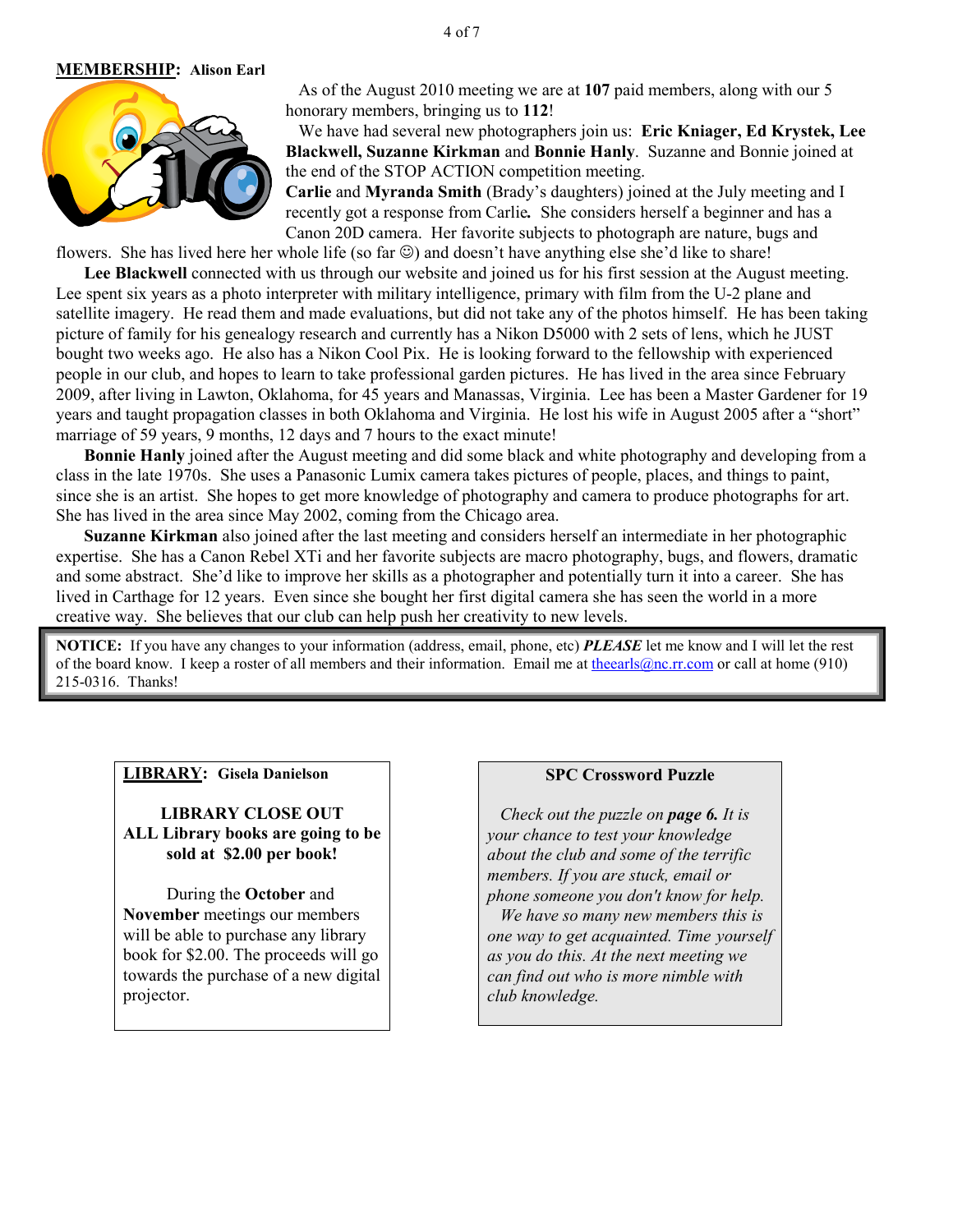## **MONTHLY FINANCIAL REPORT: Dave Verchick**

| July 30, 2010- | Beginning balance | <b>Monthly Financial Report Regular Account</b><br>\$4969.28 |  |
|----------------|-------------------|--------------------------------------------------------------|--|
| Aug. 11, 2010  | Ending balance    | \$4965.88                                                    |  |

#### **REFRESHMENTS**: **Bill Sheppard**

 **Sandra** and **Bill Sheppard** will provide refreshments for the September meeting.

*NEXT BOARD MEETING***: Thursday, Sept. 16, 2:00 PM, Sandhills Community College Horticultural Gardens Visitor Center.** 

## **2010 SPC Board Members**

| President                    | Len Barnard                   | 673-2135 |
|------------------------------|-------------------------------|----------|
| Vice President               | Jim Davis                     | 673-7017 |
| Secretary                    | Tom Reedy                     | 295-2674 |
| Treasurer                    | Dave Verchick                 | 246-2080 |
| <b>Past President</b>        | Don Hiscott                   | 295-9544 |
| Programs                     | Jim Davis                     | 673-7017 |
| Competition                  | <b>Scott Duvall</b>           | 673-1501 |
| Exhibitions                  | June White                    | 692-6385 |
| Hospitality                  | <b>Bill Sheppard</b>          | 944-1219 |
| Publicity                    | <b>Susan Capstick</b>         | 295-1832 |
| Workshops                    | <b>Bill Matthews</b>          | 692-8254 |
| Newsletter                   | Ann Stephens                  | 673-2091 |
| Library                      | Gisela Danielson              | 673-0521 |
| PSA Rep                      | Jim Smith                     | 673-4744 |
| Membership                   | Alison Earl                   | 215-0316 |
| Website                      | <b>Brady Smith</b>            | 947-3946 |
| Club Photographer Jim McGill |                               | 295-6686 |
| <b>Field Trips</b>           | Kathy Green (Spring) 525-0190 |          |
|                              | Dave Powers (Fall) 692-2539   |          |
| Day Trips                    | Mike Stratil                  | 949-6518 |
| <b>Scavenger Hunt</b>        | Jill Margeson                 | 673-1497 |
|                              |                               |          |

## **PHOTO EQUIPMENT CLASSIFIED**

## **FOR SALE - Contact Beth Allison at 910-638-5657**

Epson Stylus Photo R1800 printer: highly rated printer. Used only a few times. Price is \$200 or best offer. This includes two (2) sets of cartridges**.** 

Please make offer. Call number above or email Bethallison $44@$ yahoo.com

The Sandhills Photography Club is offering the following equipment for sale:

- One pair Optimus wireless speakers with transmitter, Radio Shack #40-1372. \$18.00 or best offer.
- 1 Kodak Ektagraphic III AM carousel slide projector with 100-150 mm f/3.5 lens. \$35.00 or best offer.

Please contact Bill Matthews (692-8254) for more information.

*If you wish to buy or sell photo equipment, send your ad to Ann Stephens at astephens95@nc.rr.com. Ads run for two issues unless you request otherwise.*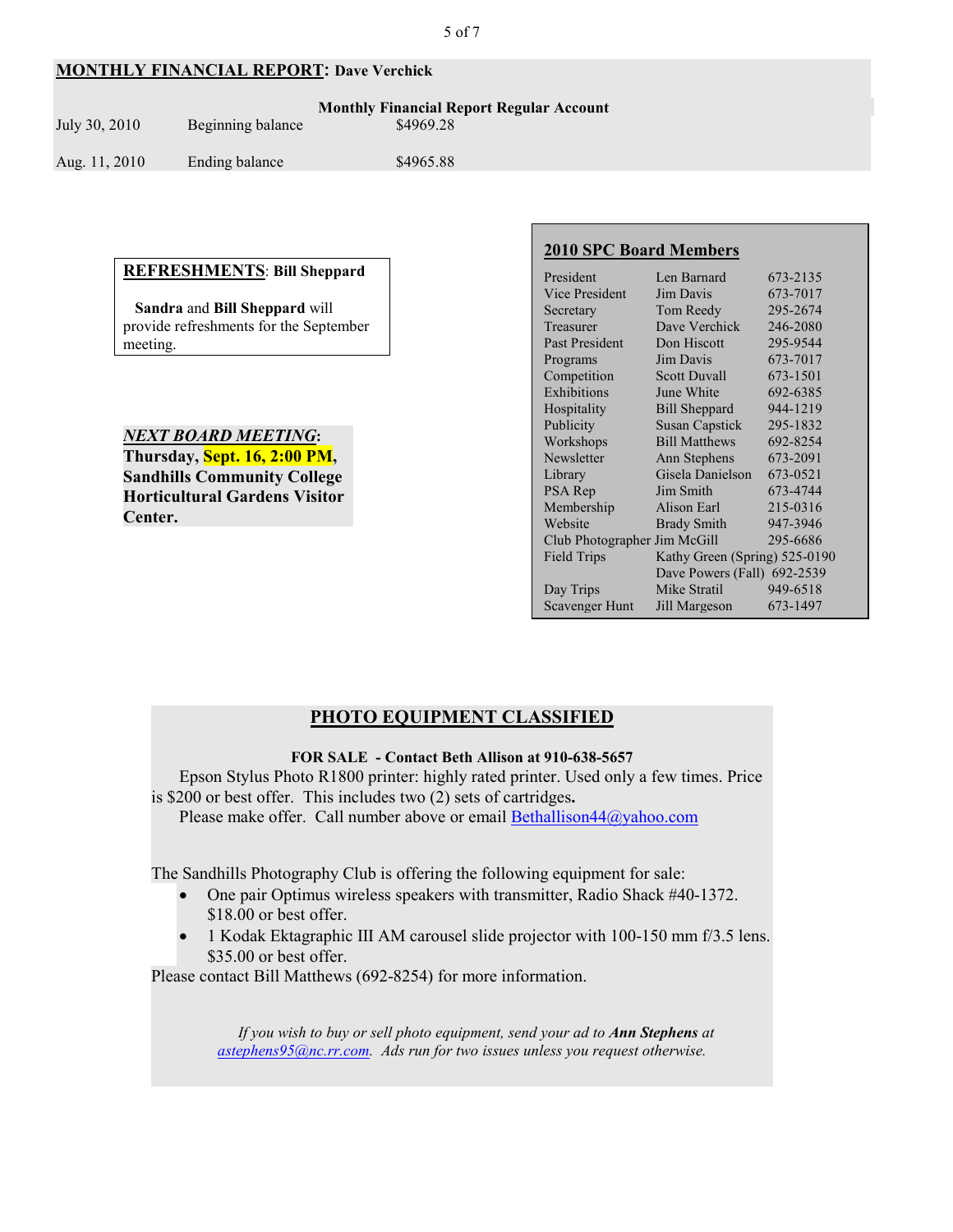#### **Great Show across the Atlantic**

 To all Palustris Festival participants who had photos in the Festival, I would like to share a note I received from Denise Baker at the Sandhills Community College:

#### *June,*

 *Please let all the members know how much everyone enjoyed and commented on the Photo Exhibit that opened in Newry last week. There were 18 delegates from Southern Pines in attendance. It was pretty special. The exhibit is over the first week of September and the photos will be mailed back to me. I'll let you know when they arrive.* 

 *Thanks for making this journey between two countries so special. It was fabulous, thanks to the Sandhills Photography Club. Denise*

## **Photoshop Tip of the Month: Bob Biamonte**

#### **Transform selection**

 When you make a selection and it's not exactly how you want it? Don't want to go all the way back and do it again? No problem. Just go to the Select menu and choose Transform Selection and you can manipulate the selection just as you would with the Free Transform tool.

## **WEBSITE LINKS**: **Linda Piechota**

 Our club president, **Len Barnard**, has asked me to be the Website Links Coordinator. I accepted and look forward to serving the club in this capacity. What is a Website Links Coordinator? Simply put, I will search for websites that club members might enjoy visiting, get permission to link to those sites, and give the information to **Brady Smith** to be added to our Sandhills Photography Club website.

 When you open our website, you will see "LINKS," with a list of websites covering photography-related subjects. A click on a link will take you to that web page.

 Our board has directed that informational links will be allowed but **NO** vendor links. The purpose of putting links on our website is to make it easy for members to find photographic instructions, camera reviews, comparisons of equipment features, etc. "LINKS" will show up soon on our website, so keep checking.

## **TEST YOUR KNOWLEDGE OF THE SANDHILLS PHOTO CLUB**

Across

- 1. Four-time winner
- 3. Online competition
- 5. SPC newsletter
- 6. Take me with you
- 7. Fall trip destination
- 8. Club president
- 10. End of year award

#### Down

- 2. Oldest member
- 4. Hard working committee
- 9. Pilot photographer